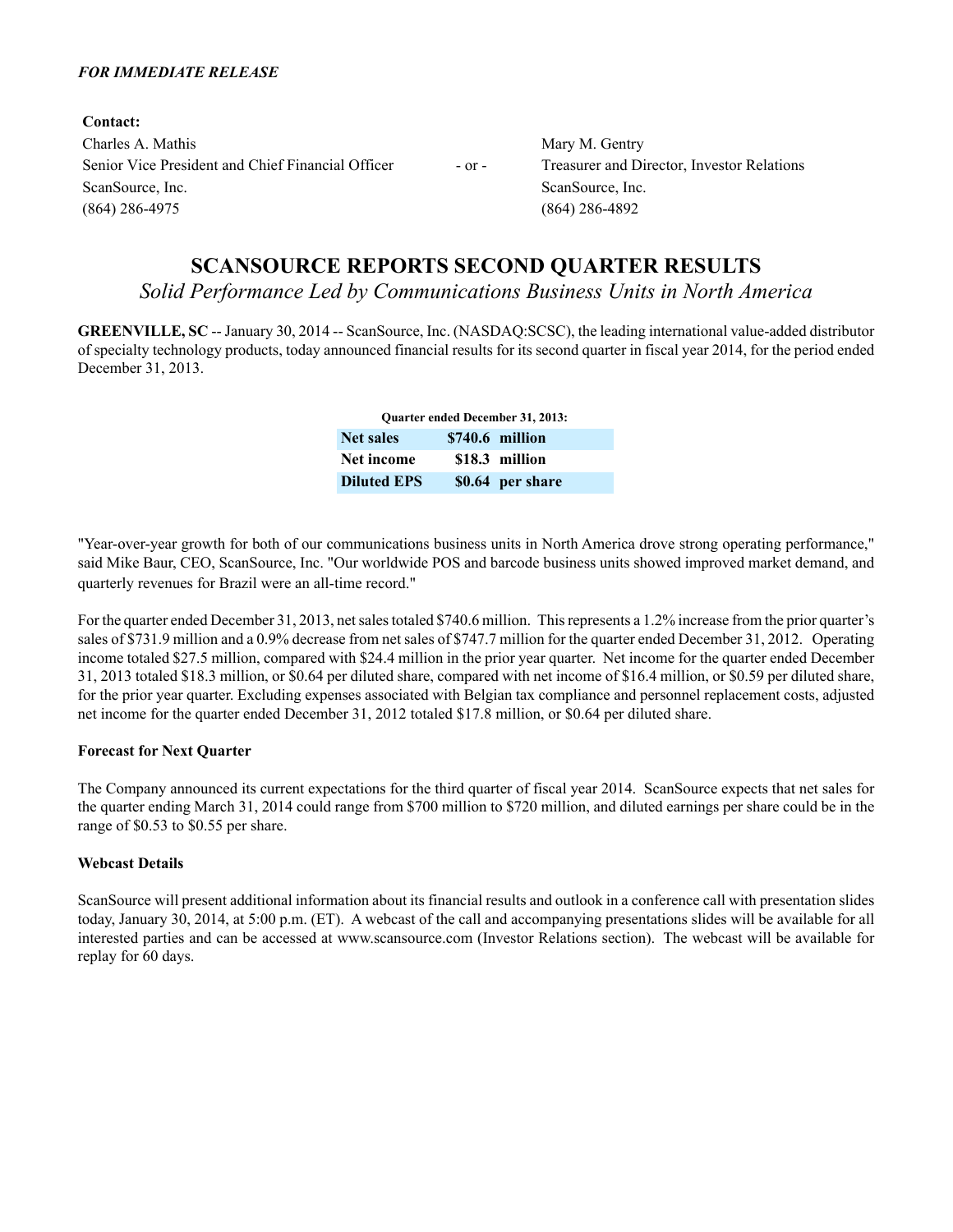### **ScanSource Reports Second Quarter Results**

### **Safe Harbor Statement**

This press release contains comments that are "forward-looking" statements that involve risks and uncertainties; these statements are subject to the safe harbor created by the Private Securities Litigation Reform Act of 1995. Any number of important factors could cause actual results to differ materially from anticipated or forecasted results, including, but not limited to, expanded operations in emerging markets, such as Brazil, that expose the Company to greater political and economic volatility than its operations in established markets; costs and delays in connection with the Company's new ERP system and the costs associated with the litigation of the prior ERPsystem project; the ability to forecast volatility in earnings resulting from the quarterly revaluation of the Company's earnout obligation to the sellers of CDC; and macroeconomic circumstances that could impact the business, such as currency fluctuations, credit market conditions, and an economic downturn. For more information concerning factors that could cause actual results to differ from anticipated results, see the Company's annual report on Form 10-K for the year ended June 30, 2013 and the Company's quarterly report on Form 10-Q for the quarter ended September 30, 2013, filed with the Securities and Exchange Commission. Except as may be required by law, the Company expressly disclaims any obligation to update these forward-looking statements to reflect events or circumstances after the date of this press release or to reflect the occurrence of unanticipated events.

### **Non-GAAP Financial Information**

In addition to disclosing results that are determined in accordance with United States Generally Accepted Accounting Principles ("GAAP"), the Company also discloses certain non-GAAPfinancial measures, including net sales excluding the translation impact of foreign currencies and return on invested capital ("ROIC"). Non-GAAP financial measures are used to better understand and evaluate performance, including comparisons from period to period, as described below.

*Net sales excluding the translation impact of foreign currencies*: The Company discusses the percentage change in net sales excluding the translation impact from changes in foreign currency exchange rates between reporting periods. This measure enhances comparability between periods to help analyze underlying trends.

*Return on invested capital ("ROIC"):* Management uses ROIC as a performance measurement to assess efficiency in allocating capital under the Company's control to generate returns. Management believes this metric balances the Company's operating results with asset and liability management, excludes the results of capitalization decisions, is easily computed and understood, and is considered to have a strong correlation with shareholder value creation. ROIC also provides management a measure of the Company's profitability on a basis more comparable to historical or future periods. In addition, the Company's Board of Directors uses ROIC in evaluating business and management performance. Certain management incentive compensation targets are set and measured relative to ROIC.

*Adjusted net income and adjusted EPS*: To evaluate current period performance on a clearer and more consistent basis with prior periods, the Company discloses adjusted net income and adjusted diluted earnings per share, which exclude costs associated with tax compliance and personnel replacement in the Company's Belgian office for the quarter ended December 31, 2012. Management believes that these historical items are outside of the Company's normal operating expenses. Adjusted net income and adjusted EPS are useful in better assessing and understanding the Company's operating performance, especially when comparing results with previous periods or forecasting performance for future periods.

These non-GAAPfinancial measures have limitations as analytical tools, and the non-GAAPfinancial measures that the Company reports may not be comparable to similarly titled amounts reported by other companies. Analysis of results and outlook on a non-GAAPbasis should be considered in addition to, and not in substitution for or as superior to, measurements of financial performance prepared in accordance with GAAP. A reconciliation of the Company's non-GAAPfinancial information to GAAPis set forth in the following Supplementary Information tables.

### **About ScanSource, Inc.**

ScanSource, Inc. (NASDAQ: SCSC) is the leading international distributor of specialty technology products, focusing on pointof-sale (POS) and barcode, communications and physical security solutions. ScanSource's teams provide value-added services and operate from two technology segments, Worldwide Barcode & Security and Worldwide Communications & Services. ScanSource is committed to helping its reseller customers choose, configure, and deliver the industry's best products across almost every vertical market in North America, Latin America and Europe. Founded in 1992, the Company ranks #711 on the Fortune 1000. For more information, visit www.scansource.com.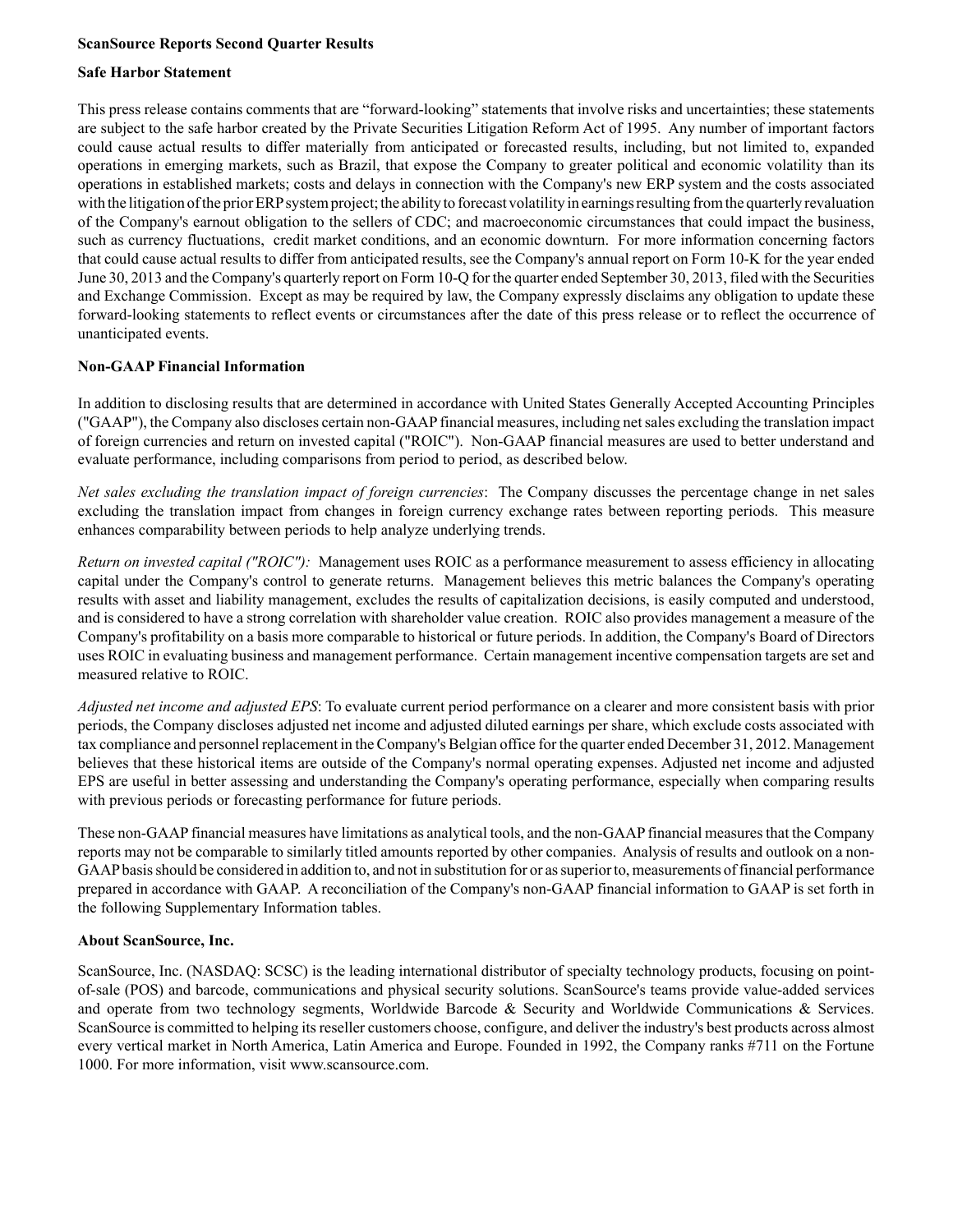## **ScanSource, Inc. and Subsidiaries Condensed Consolidated Balance Sheets (Unaudited) (in thousands)**

|                                                                    |              | December 31, 2013 |               | June 30, 2013* |
|--------------------------------------------------------------------|--------------|-------------------|---------------|----------------|
| <b>Assets</b>                                                      |              |                   |               |                |
| Current assets:                                                    |              |                   |               |                |
| Cash and cash equivalents                                          | \$           | 157,130           | $\mathcal{S}$ | 148,164        |
| Accounts receivable, less allowance of                             |              | 438,358           |               | 435,028        |
| \$29,545 at December 31, 2013                                      |              |                   |               |                |
| \$25,479 at June 30, 2013                                          |              |                   |               |                |
| Inventories                                                        |              | 467,202           |               | 402,307        |
| Prepaid expenses and other current assets                          |              | 40,731            |               | 40,105         |
| Deferred income taxes                                              |              | 16,815            |               | 16,456         |
| Total current assets                                               |              | 1,120,236         |               | 1,042,060      |
| Property and equipment, net                                        |              | 18,890            |               | 20,203         |
| Goodwill                                                           |              | 31,994            |               | 31,795         |
| Other non-current assets, including identifiable intangible assets |              | 67,182            |               | 70,125         |
| <b>Total assets</b>                                                | $\mathbb{S}$ | 1,238,302         | $\mathcal{S}$ | 1,164,183      |
| <b>Liabilities and Shareholders' Equity</b>                        |              |                   |               |                |
| Current liabilities:                                               |              |                   |               |                |
| Current portion of contingent consideration                        | \$           | 5,229             | <sup>S</sup>  | 3,732          |
| Accounts payable                                                   |              | 383,996           |               | 362,271        |
| Accrued expenses and other current liabilities                     |              | 59,705            |               | 59,983         |
| Income taxes payable                                               |              | 2,137             |               | 1,696          |
| <b>Total current liabilities</b>                                   |              | 451,067           |               | 427,682        |
| Deferred income taxes                                              |              | 201               |               | 205            |
| Long-term debt                                                     |              | 5,429             |               | 5,429          |
| Long-term portion of contingent consideration                      |              | 4,318             |               | 8,813          |
| Other long-term liabilities                                        |              | 25,841            |               | 26,098         |
| <b>Total liabilities</b>                                           |              | 486,856           |               | 468,227        |
| Shareholders' equity:                                              |              |                   |               |                |
| Common stock                                                       |              | 163,680           |               | 149,821        |
| Retained earnings                                                  |              | 606,842           |               | 569,107        |
| Accumulated other comprehensive income (loss)                      |              | (19,076)          |               | (22, 972)      |
| Total shareholders' equity                                         |              | 751,446           |               | 695,956        |
| Total liabilities and shareholders' equity                         | \$           | 1,238,302         | $\mathcal{S}$ | 1,164,183      |

\* Derived from audited financial statements.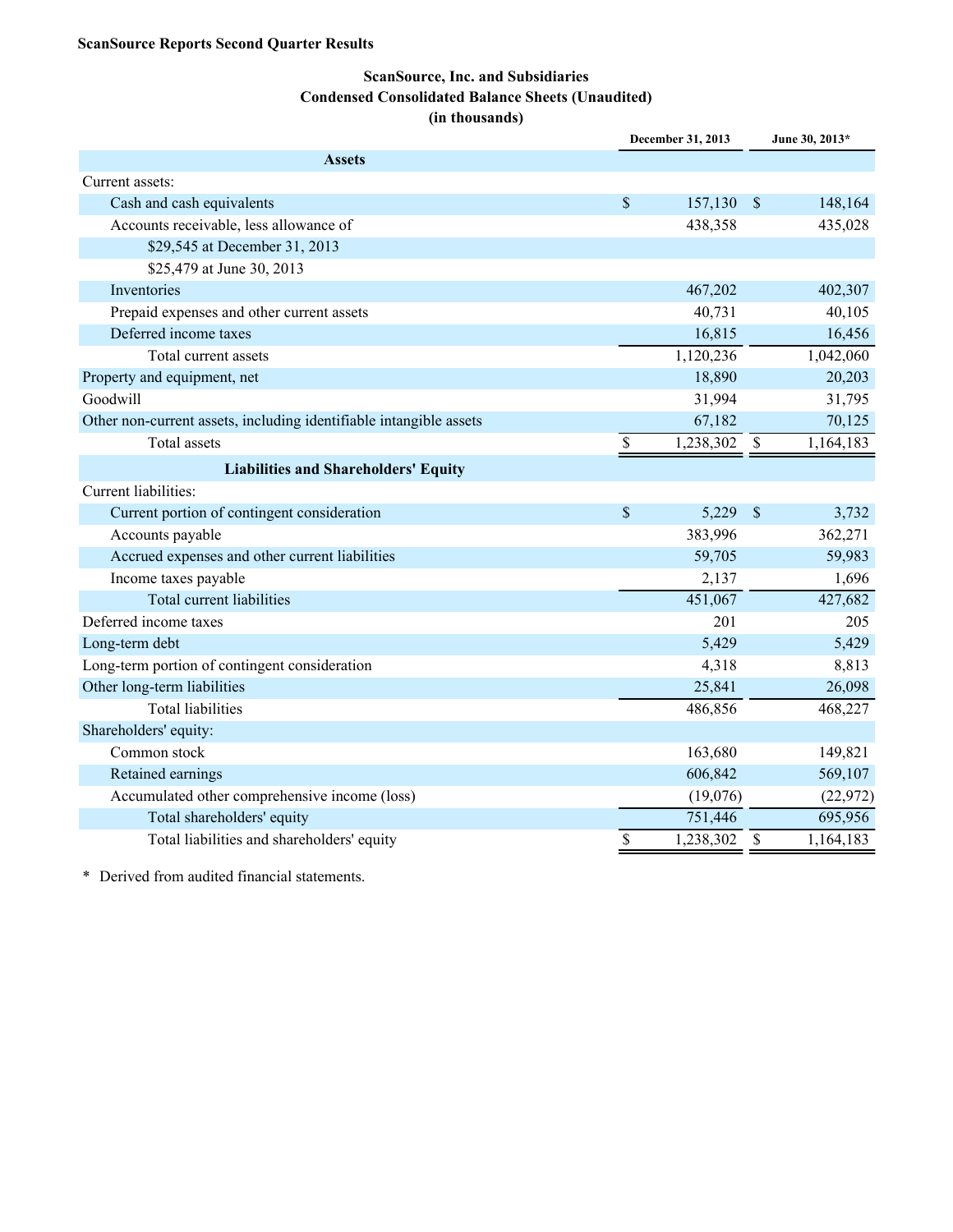# **ScanSource Reports Second Quarter Results**

## **ScanSource, Inc. and Subsidiaries Condensed Consolidated Income Statements (Unaudited) (in thousands)**

|                                                  |                    | <b>Ouarter</b> ended<br>December 31. |               |         |               | Six months ended<br>December 31. |              |           |  |
|--------------------------------------------------|--------------------|--------------------------------------|---------------|---------|---------------|----------------------------------|--------------|-----------|--|
|                                                  |                    | 2013<br>2012                         |               |         | 2013          |                                  | 2012         |           |  |
| Net sales                                        | $\mathbf{s}$       | 740,618                              | $\mathsf{\$}$ | 747,716 | <sup>\$</sup> | 1,472,522                        | $\mathbb{S}$ | 1,481,320 |  |
| Cost of goods sold                               |                    | 663,362                              |               | 673,365 |               | 1,318,767                        |              | 1,332,930 |  |
| Gross profit                                     |                    | 77,256                               |               | 74,351  |               | 153,755                          |              | 148,390   |  |
| Operating expenses:                              |                    |                                      |               |         |               |                                  |              |           |  |
| Selling, general and administrative expenses     |                    | 49,296                               |               | 49,393  |               | 96,836                           |              | 96,454    |  |
| Change in fair value of contingent consideration |                    | 499                                  |               | 533     |               | 1,237                            |              | 1,296     |  |
| Operating income                                 |                    | 27,461                               |               | 24,425  |               | 55,682                           |              | 50,640    |  |
| Other expense (income):                          |                    |                                      |               |         |               |                                  |              |           |  |
| Interest expense                                 |                    | 235                                  |               | 130     |               | 482                              |              | 254       |  |
| Interest income                                  |                    | (525)                                |               | (532)   |               | (1,099)                          |              | (1,166)   |  |
| Other, net                                       |                    | (58)                                 |               | 53      |               | 51                               |              | 39        |  |
| Income before income taxes                       |                    | 27,809                               |               | 24,774  |               | 56,248                           |              | 51,513    |  |
| Provision for income taxes                       |                    | 9,511                                |               | 8,417   |               | 18,513                           |              | 17,514    |  |
| Net income                                       | \$                 | 18,298                               | \$            | 16,357  | S             | 37,735                           | \$           | 33,999    |  |
| Per share data:                                  |                    |                                      |               |         |               |                                  |              |           |  |
| Weighted-average shares outstanding, basic       |                    | 28,293                               |               | 27,713  |               | 28,164                           |              | 27,665    |  |
| Net income per common share, basic               | $\mathbf{\hat{S}}$ | 0.65                                 | \$            | 0.59    | <sup>\$</sup> | 1.34                             | $\mathbb{S}$ | 1.23      |  |
|                                                  |                    |                                      |               |         |               |                                  |              |           |  |
| Weighted-average shares outstanding, diluted     |                    | 28,597                               |               | 27,958  |               | 28,434                           |              | 27,928    |  |
| Net income per common share, diluted             | \$                 | 0.64                                 | \$            | 0.59    | \$            | 1.33                             | \$           | 1.22      |  |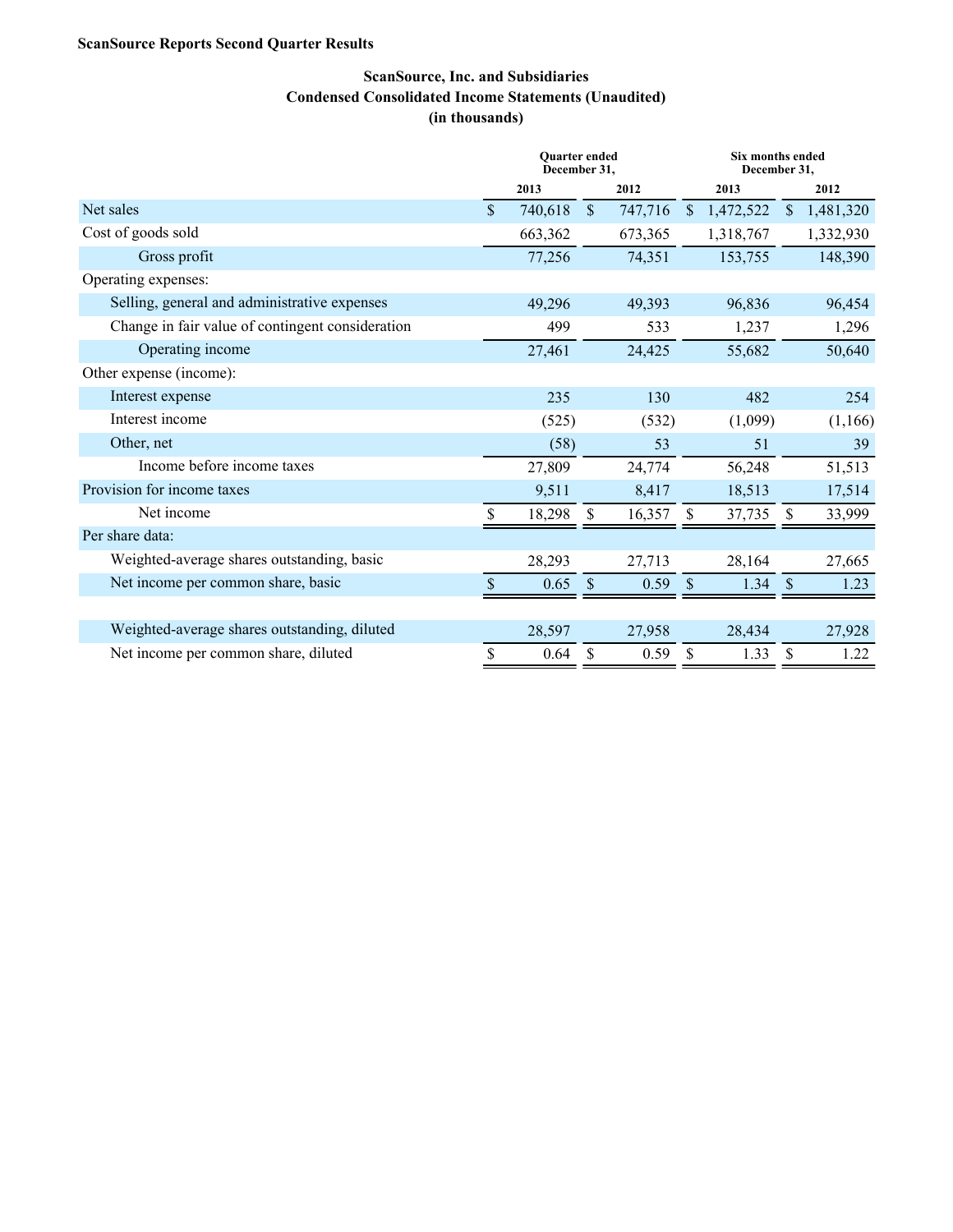### **ScanSource, Inc. and Subsidiaries Supplementary Information (Unaudited) (in thousands)**

| <b>Net Sales by Segment:</b>        |                                  |                                      |                      |          |           |                      |
|-------------------------------------|----------------------------------|--------------------------------------|----------------------|----------|-----------|----------------------|
|                                     |                                  | <b>Ouarter ended</b><br>December 31, | Non-GAAP<br>% Change |          |           |                      |
|                                     |                                  | 2013                                 |                      | 2012     | % Change  | Excluding $FX^{(a)}$ |
| Worldwide Barcode & Security        | <b>S</b>                         | 476,206                              | <sup>\$</sup>        | 489,075  | $(2.6)\%$ | (2.7)%               |
| Worldwide Communications & Services |                                  | 264,412                              |                      | 258,641  | $2.2\%$   | $1.9\%$              |
| Consolidated                        |                                  | 740,618                              |                      | 747,716  | (0.9)%    | (1.1)%               |
|                                     | Six months ended<br>December 31, |                                      |                      |          |           | Non-GAAP<br>% Change |
|                                     |                                  | 2013                                 |                      | 2012     | % Change  | Excluding $FX^{(a)}$ |
| Worldwide Barcode & Security        | \$.                              | 926,850                              | <sup>\$</sup>        | 945,262  | $(1.9)\%$ | $(2.0)\%$            |
| Worldwide Communications & Services |                                  | 545,672                              |                      | 536,058  | $1.8 \%$  | $1.5 \%$             |
| Consolidated                        |                                  | ,472,522                             |                      | ,481,320 | $(0.6)\%$ | (0.7)%               |

#### **Net Sales by Geographic Segment:**

|                                  |  | <b>Non-GAAP</b><br>% Change |         |           |                      |
|----------------------------------|--|-----------------------------|---------|-----------|----------------------|
|                                  |  | 2013                        | 2012    | % Change  | Excluding $FX^{(b)}$ |
| North American (U.S. and Canada) |  | 545,089                     | 547.987 | $(0.5)\%$ | $(0.5)\%$            |
| International                    |  | 195.529                     | 199.729 | $(2.1)\%$ | (2.7)%               |
| Consolidated                     |  | 740,618                     | 747.716 | (0.9)%    | (1.1)%               |

|                                  | Six months ended<br>December 31, | <b>Non-GAAP</b><br>% Change |           |                      |
|----------------------------------|----------------------------------|-----------------------------|-----------|----------------------|
|                                  | 2013                             | 2012                        | % Change  | Excluding $FX^{(b)}$ |
| North American (U.S. and Canada) | 1,103,429                        | 1.093.799                   | $0.9\%$   | $0.9\%$              |
| International                    | 369.093                          | 387.521                     | $(4.8)\%$ | $(5.3)\%$            |
| Consolidated                     | .472.522                         | .481,320                    | $(0.6)\%$ | (0.7)%               |

Notes:

(a) Year-over-year net sales growth rate excluding the translation impact of changes in foreign currency exchange rates. Calculated by translating the net sales for the quarter ended and six months ended December 31, 2013 into U.S. dollars using the weighted average foreign exchange rates for the quarter ended and six months ended December 31, 2012, respectively. Worldwide Barcode & Security net sales excluding the translation impact of foreign currencies for the quarter ended and six months ended December 31, 2013, as adjusted, totaled \$475.8 million and \$926.5 million, respectively. Worldwide Communications & Services net sales excluding the translation impact of foreign currencies for the quarter ended and six months ended December 31, 2013, as adjusted, totaled \$263.6 million and \$543.9 million.

(b)Year-over-year net sales growth rate excluding the translation impact of changes in foreign currency exchange rates. Calculated by translating the net sales for the quarter ended and six months ended December 31, 2013 into U.S. dollars using the weighted average foreign exchange rates for the quarter ended and six months ended December 31, 2012, respectively. International net sales excluding the translation impact of foreign currencies for the quarter ended and six months ended December 31, 2013, as adjusted, totaled \$194.3 million and \$367.0 million, respectively.